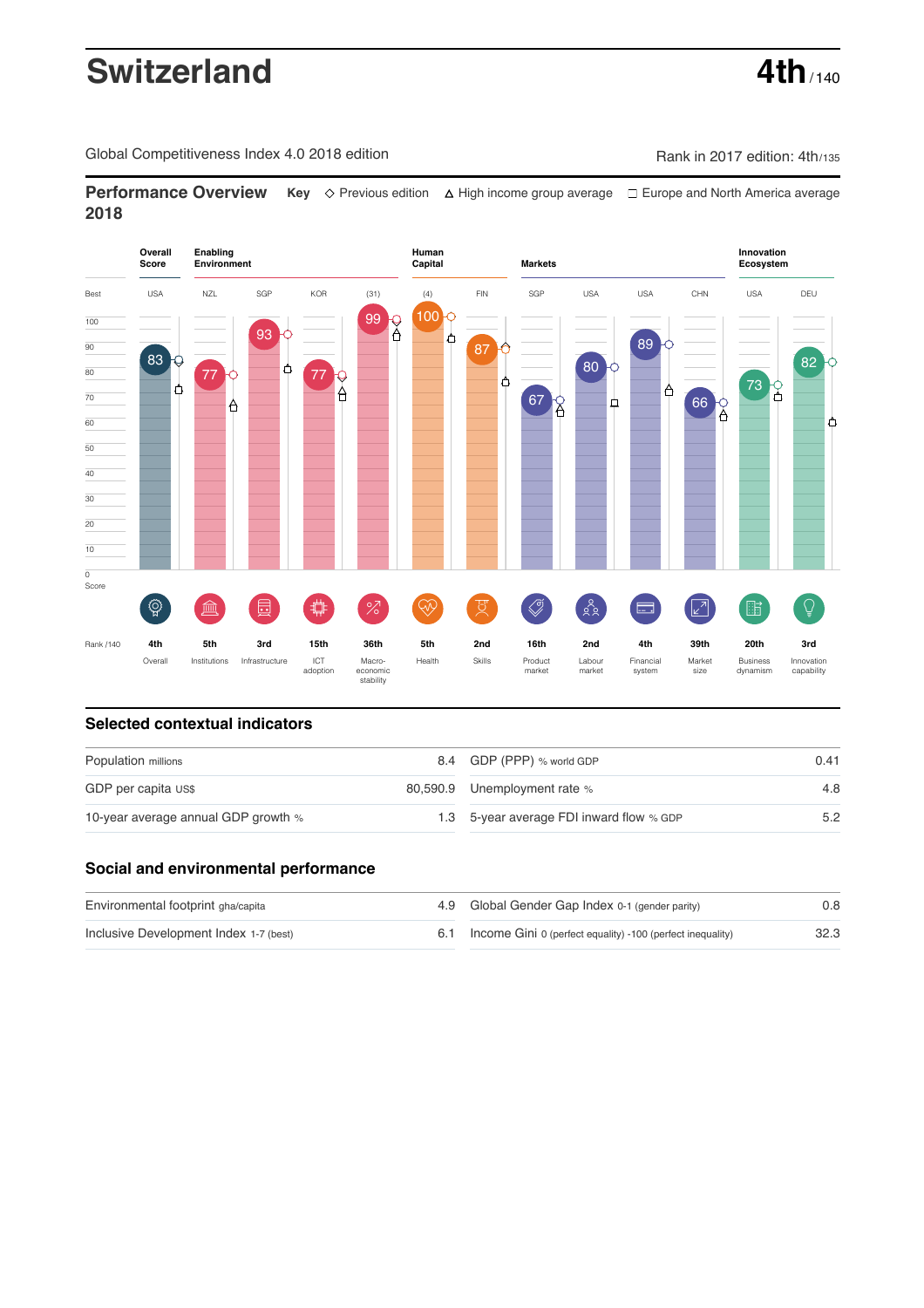### **Switzerland 4th**/140

| <b>Index Component</b>                                                                        | Value          | Score *                  | Rank/140             | <b>Best Performer</b>                |
|-----------------------------------------------------------------------------------------------|----------------|--------------------------|----------------------|--------------------------------------|
| 寙<br>Pillar 1: Institutions 0-100 (best)                                                      |                | 77.1 ↑                   | 5                    | <b>New Zealand</b>                   |
| 1.01 Organized crime 1-7 (best)                                                               | 6.0            | 83.0 $\sqrt{ }$          | 11                   | Finland                              |
| 1.02 Homicide rate /100,000 pop.                                                              | 0.5            | $99.9$ 1                 | 12                   | Multiple (9)                         |
| 1.03 Terrorism incidence 0 (very high) -100 (no incidence)                                    | 100.0          | 100.0 $\uparrow$         | 36                   | Multiple (24)                        |
| 1.04 Reliability of police services 1-7 (best)                                                | 6.5            | 91.9 $\sqrt{ }$          | 3                    | Finland                              |
| 1.05 Social capital 0-100 (high)                                                              | 59.6           | 59.6 $\sqrt{ }$          | 20                   | Australia                            |
| 1.06 Budget transparency 0-100 (best)                                                         | 61.5           | $61.5 =$                 | 49                   | Multiple (2)                         |
| 1.07 Judicial independence 1-7 (best)                                                         | 6.4            | 89.4 ↓                   | 2                    | Finland                              |
| 1.08 Efficiency of legal framework in challenging regulations 1-7 (best)                      | 5.4            | $73.5 +$                 | 3                    | Finland                              |
| 1.09 Freedom of the press 0-100 (worst)                                                       | 11.3           | 88.7 ↑                   | 5                    | Norway                               |
| 1.10 Burden of government regulation 1-7 (best)                                               | 4.7            | 60.9 $\sqrt{ }$          | 8                    | Singapore                            |
| 1.11 Efficiency of legal framework in settling disputes 1-7 (best)                            | 5.9            | 81.2 $\sqrt{ }$          | 5                    | Singapore                            |
|                                                                                               | 0.84           | 84.3 ↑                   | 40                   |                                      |
| 1.12 E-Participation Index 0-1 (best)                                                         | 5.2            | 69.9 $\sqrt{ }$          | 10                   | Multiple (3)                         |
| 1.13 Future orientation of government 1-7 (best)<br>1.14 Incidence of corruption 0-100 (best) | 85.0           | 85.0 $\sqrt{ }$          | 3                    | Singapore<br>New Zealand             |
|                                                                                               | 6.5            | 92.3 $\sqrt{ }$          | $\overline{c}$       | Finland                              |
| 1.15 Property rights 1-7 (best)                                                               | 6.4            | 90.8 $\downarrow$        | $\overline{c}$       | Finland                              |
| 1.16 Intellectual property protection 1-7 (best)                                              |                |                          |                      |                                      |
| 1.17 Quality of land administration 0-30 (best)                                               | 23.5           | $78.3 =$                 | 27<br>$\overline{7}$ | Singapore                            |
| 1.18 Strength of auditing and reporting standards 1-7 (best)                                  | 6.2            | 86.0 ↓                   |                      | Finland                              |
| 1.19 Conflict of interest regulation 0-10 (best)                                              | 3.3            | $33.0 =$                 | 131                  | Multiple (2)                         |
| 1.20 Shareholder governance 0-10 (best)                                                       | 6.7            | $67.0 =$                 | 32                   | Kazakhstan                           |
| 囩<br>Pillar 2: Infrastructure 0-100 (best)                                                    | $\overline{a}$ | $93.3$ ^                 | 3                    | Singapore                            |
| 2.01 Road connectivity index 0-100 (best)                                                     | 77.1           | $77.1 =$                 | 40                   | <b>United States</b>                 |
| 2.02 Quality of roads 1-7 (best)                                                              | 6.4            | 89.3 ↑                   | 2                    | Singapore                            |
| 2.03 Railroad density km of roads/square km                                                   | 96.3           | $100.0 =$                | 4                    | Multiple (20)                        |
| 2.04 Efficiency of train services 1-7 (best)                                                  | 6.7            | 94.5 $\uparrow$          | 1                    | Switzerland                          |
| 2.05 Airport connectivity score                                                               | 225,267.6      | 76.7 ↓                   | 29                   | Multiple (8)                         |
| 2.06 Efficiency of air transport services 1-7 (best)                                          | 6.3            | 88.0 ↑                   | 4                    | Singapore                            |
| 2.07 Liner Shipping Connectivity Index 0-157.1 (best)                                         | n/a            | n/a                      | n/a                  | Multiple (4)                         |
| 2.08 Efficiency of seaport services 1-7 (best)                                                | 4.5            | 58.5 ↑                   | 49                   | Singapore                            |
| 2.09 Electrification rate % pop.                                                              | 100.0          | $100.0 =$                | 1                    | Multiple (66)                        |
| 2.10 Electric power transmission and distribution losses % output                             | 6.9            | 97.0 ↑                   | 40                   | Multiple (9)                         |
| 2.11 Exposure to unsafe drinking water % pop.                                                 | 0.6            | $100.0 =$                | 10                   | Multiple (23)                        |
| 2.12 Reliability of water supply 1-7 (best)                                                   | 6.9            | 99.1 $\sqrt{ }$          | 1                    | Switzerland                          |
| Pillar 3: ICT adoption 0-100 (best)                                                           |                | 77.0 ↑                   | 15                   | Korea, Rep.                          |
| 3.01 Mobile-cellular telephone subscriptions /100 pop.                                        | 133.2          | $100.0 =$                | 35                   | Multiple (68)                        |
| 3.02 Mobile-broadband subscriptions /100 pop.                                                 | 99.7           | n/a                      | 28                   | <b>United Arab Emirates</b>          |
| 3.03 Fixed-broadband Internet subscriptions /100 pop.                                         | 45.4           | 90.8 $\uparrow$          | $\mathbf{1}$         | Switzerland                          |
| 3.04 Fibre Internet subscriptions /100 pop.                                                   | 5.3            | n/a                      | 34                   | Korea, Rep.                          |
| 3.05 Internet users % pop.                                                                    | 89.1           | 89.1 ↑                   | 16                   | Iceland                              |
| <b><i>S</i></b> Pillar 4: Macroeconomic stability 0-100 (best)                                | $\overline{a}$ | $99.4 \text{ } \uparrow$ | 36                   | Multiple (31)                        |
| 4.01 Inflation annual % change                                                                | 0.0            | 98.7 ↑                   | 84                   | Multiple (74)                        |
| 4.02 Debt dynamics 0-100 (best)                                                               | 100.0          | $100.0 =$                | 1                    | Multiple (36)                        |
| Ųу.<br>Pillar 5: Health 0-100 (best)                                                          | $\overline{a}$ | 99.8 个                   | 5                    | Multiple (4)                         |
| 5.01 Healthy life expectancy years                                                            | 71.9           | 99.8 ↑                   | 4                    | Multiple (4)                         |
| Pillar 6: Skills 0-100 (best)                                                                 |                | 87.3 $\downarrow$        | 2                    | <b>Finland</b>                       |
|                                                                                               |                |                          |                      |                                      |
| 6.01 Mean years of schooling Years                                                            | 13.7<br>5.9    | $91.5 =$<br>$80.9$ ↑     | 4<br>1               | Finland<br>Switzerland               |
| 6.02 Extent of staff training 1-7 (best)                                                      | 6.5            | 92.3 $\sqrt{ }$          | 1                    | Switzerland                          |
| 6.03 Quality of vocational training 1-7 (best)                                                |                |                          |                      |                                      |
| 6.04 Skillset of graduates 1-7 (best)                                                         | 6.0<br>5.7     | 83.3 个                   | 1<br>7               | Switzerland                          |
| 6.05 Digital skills among population 1-7 (best)                                               |                | $77.5 \; \downarrow$     |                      | Sweden                               |
| 6.06 Ease of finding skilled employees 1-7 (best)                                             | 5.2            | 70.1 $\sqrt{ }$          | 6                    | <b>United States</b>                 |
| 6.07 School life expectancy Years                                                             | 16.2<br>5.4    | $90.0 \text{ } \Upsilon$ | 31<br>3              | Multiple (9)<br><b>United States</b> |
| 6.08 Critical thinking in teaching 1-7 (best)                                                 |                | 73.9 ↓<br>$99.7 =$       | 7                    |                                      |
| 6.09 Pupil-to-teacher ratio in primary education Ratio                                        | 10.1           |                          |                      | Multiple (6)                         |